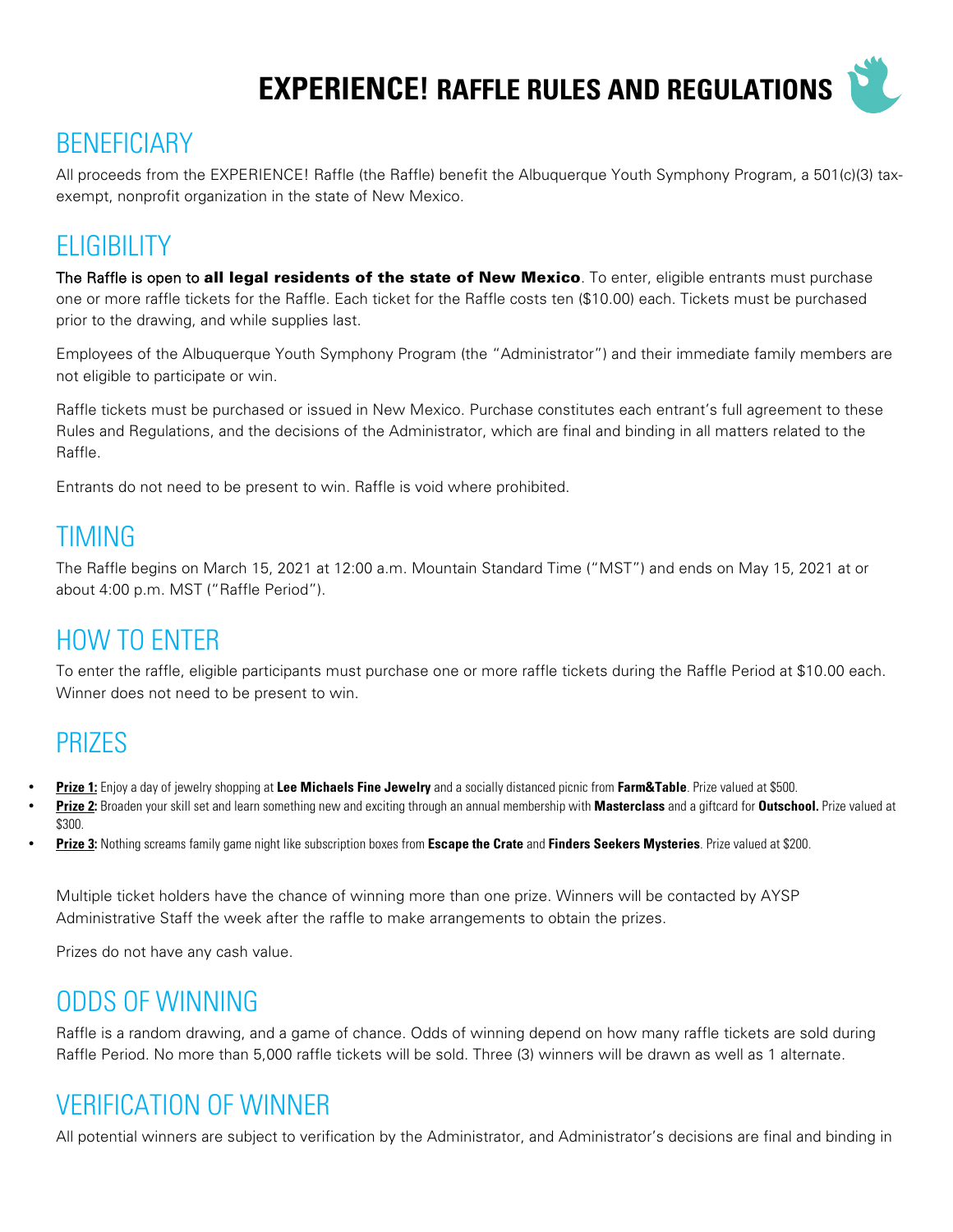all matters related to the Raffle. An entrant is not a winner, until entrant's eligibility has been verified and entrant is notified of a complete verification. Winner must present raffle ticket stub to prove eligibility.

Potential winners must comply with all terms and conditions of these Official Rules, and winning the prize is contingent upon meeting all requirements. Potential winners will be notified by e-mail, or phone. In the event a potential winner cannot be contacted, fails to sign and return the Affidavit within the required time period, or prize is returned as undeliverable, winner will forfeit the prize. Additionally, in the event a winner is disqualified for any reason, Administrator will award the prize to one of the two alternate winners. Alternate winner is subject to the same terms and conditions.

## RELEASE

Winner agrees to release and hold harmless Albuquerque Youth Symphony Program, Inc, and its board, directors, employees, officers, and agents (collectively, "Released Parties") from and against any claim or cause of action, including, but not limited to, personal injury, death, or damage to or loss of property resulting from participation in the Raffle, or the receipt, use, or misuse of prize, in part or in whole.

## PUBLICITY

Except where prohibited, participation in Raffle constitutes winner's consent to Administrator's and its agents use of winner's name, likeness, photographs, voice, opinion, and hometown for promotional purposes in any media, worldwide, without additional payment or consideration.

## GENERAL CONDITIONS

Administrator reserves the right to cancel, suspend, and/or modify the Raffle, or any part of it, if any fraud, or other factor beyond the Administrator's reasonable control impairs the integrity or proper functioning of the Raffle, as determined by Administrator in its sole discretion. Should such an event occur, the Administrator reserves the right to award the prizes at random from among eligible entries received up until the time of said impairment. Administrator reserves the right, in its sole discretion, to disqualify any individual, without compensation, found to be tampering with the entry process or the operation of the Raffle or any other promotion, or in an unsportsmanlike or disruptive manner. Any attempt by any person to deliberately undermine the legitimate operation of the Raffle may be in violation of criminal and civil law, and, in the event such an attempt is made, Administrator reserves the right to seek damages from any such person to the fullest extent permitted by law. Administrator's failure to enforce any term of these Official Rules and Regulations shall not constitute a waiver of that provision.

Winner is responsible for paying all federal, state, and local taxes as a result of winning prize.

## LIMITATIONS OF LIABILITY

The Released Parties are not liable for: (1) any incorrect or inaccurate information, whether caused by entrants, printing errors, or by any of the equipment or programming associated with or utilized in the Raffle; (2) unauthorized human intervention in any part of the entry process of the Raffle; (3) technical or human error which may occur in the administration of the Raffle or the processing of entries; or (4) any injury or damage to persons or property which may be caused, directly or indirectly, in whole or in part, from entrant's participation in the Raffle or receipt or use of misuse of prize. If an entrant's entry is confirmed to be mistakenly deleted, lost, or otherwise destroyed or corrupted for any reason, entrant's sole remedy is another entry in the Raffle.

# DISPUTES

Except where prohibited, entrant agrees that: (1) any and all disputes, claims, and causes of action resulting from, or connected with, Raffle or any prize awarded shall be resolved individually, without resort to any form of class action, and exclusively by a state or federal court located in Albuquerque, New Mexico; (2) any and all claims, judgements and awards shall be limited to actual out-of-pocket costs include, including costs associated with entering Raffle, but no attorney's fees in any event; and (3) under no circumstances will entrant be permitted to obtain awards for, and entrant